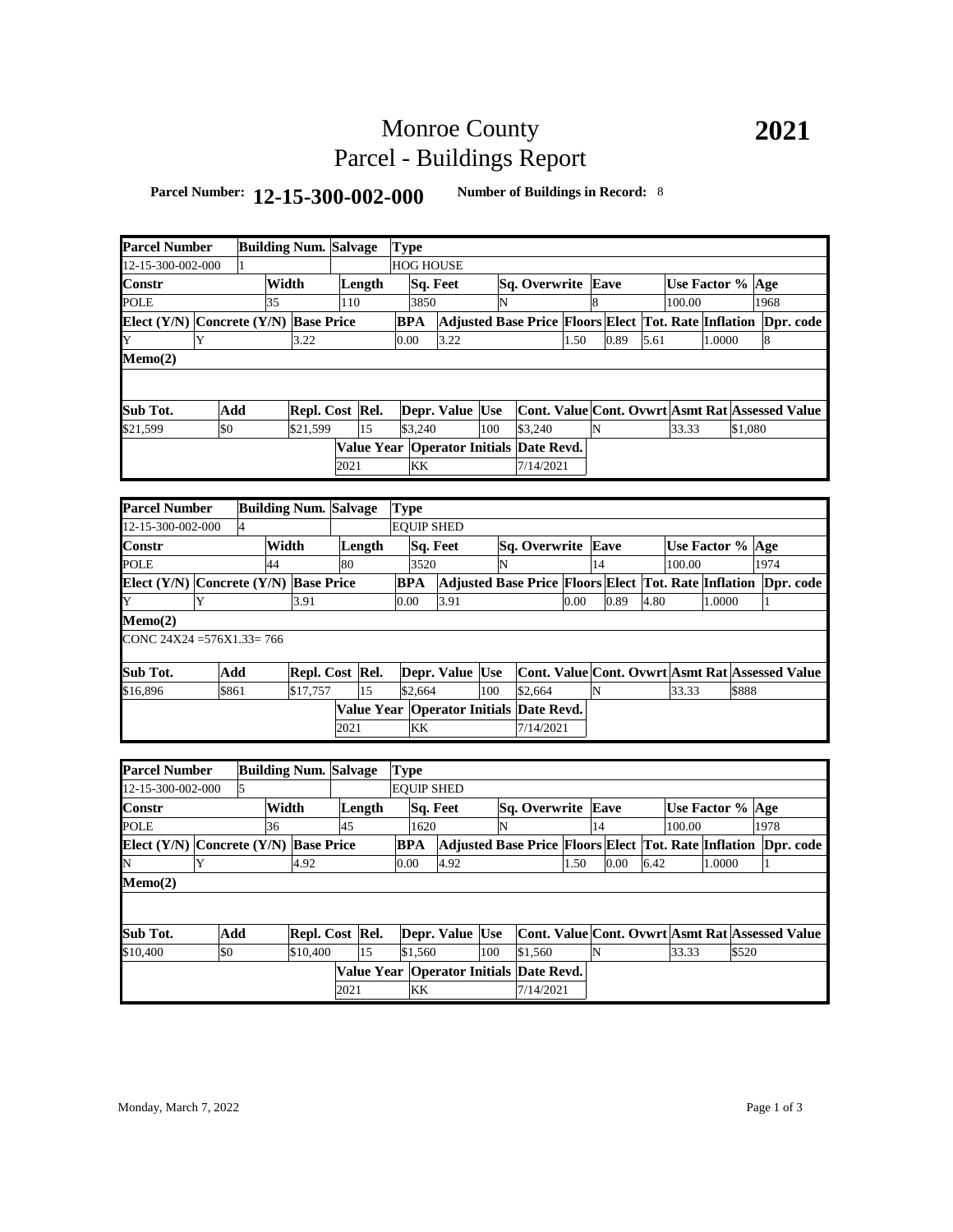|                                           | <b>Building Num. Salvage</b><br><b>Parcel Number</b> |          |       |                 |      |    | Type     |         |                                                                |                           |           |  |      |      |  |      |                  |        |         |      |                                                 |
|-------------------------------------------|------------------------------------------------------|----------|-------|-----------------|------|----|----------|---------|----------------------------------------------------------------|---------------------------|-----------|--|------|------|--|------|------------------|--------|---------|------|-------------------------------------------------|
| 12-15-300-002-000                         |                                                      |          |       |                 |      |    | POR SILO |         |                                                                |                           |           |  |      |      |  |      |                  |        |         |      |                                                 |
| Constr                                    |                                                      |          | Width | Length          |      |    | Sq. Feet |         |                                                                | <b>Sq. Overwrite Eave</b> |           |  |      |      |  |      | Use Factor % Age |        |         |      |                                                 |
| STEEL                                     |                                                      |          |       |                 |      |    |          |         |                                                                | N                         |           |  |      |      |  |      | 75.00            |        |         | 1970 |                                                 |
| Elect $(Y/N)$ Concrete $(Y/N)$ Base Price |                                                      |          |       |                 |      |    | BPA      |         | Adjusted Base Price Floors Elect Tot. Rate Inflation Dpr. code |                           |           |  |      |      |  |      |                  |        |         |      |                                                 |
|                                           |                                                      |          |       | 0.00            |      |    | 0.00     |         | 0.00                                                           |                           |           |  | 0.00 | 0.00 |  | 0.00 |                  | 1.0000 |         |      |                                                 |
| Memo(2)                                   |                                                      |          |       |                 |      |    |          |         |                                                                |                           |           |  |      |      |  |      |                  |        |         |      |                                                 |
| 20 X 45                                   |                                                      |          |       |                 |      |    |          |         |                                                                |                           |           |  |      |      |  |      |                  |        |         |      |                                                 |
| Sub Tot.                                  | Add                                                  |          |       | Repl. Cost Rel. |      |    |          |         | Depr. Value Use                                                |                           |           |  |      |      |  |      |                  |        |         |      | Cont. Value Cont. Ovwrt Asmt Rat Assessed Value |
| \$0                                       |                                                      | \$45,947 |       | \$45,947        |      | 15 |          | \$6.892 |                                                                | 75                        | \$5,169   |  |      |      |  |      | 33.33            |        | \$1,723 |      |                                                 |
|                                           |                                                      |          |       |                 |      |    |          |         | Value Year   Operator Initials Date Revd.                      |                           |           |  |      |      |  |      |                  |        |         |      |                                                 |
|                                           |                                                      |          |       |                 | 2021 |    |          | KK      |                                                                |                           | 7/14/2021 |  |      |      |  |      |                  |        |         |      |                                                 |

| <b>Parcel Number</b>                  |     |          | <b>Building Num.</b> | <b>Salvage</b>  | <b>Type</b> |                 |  |    |                                                                |      |                                                 |      |                  |        |         |      |  |
|---------------------------------------|-----|----------|----------------------|-----------------|-------------|-----------------|--|----|----------------------------------------------------------------|------|-------------------------------------------------|------|------------------|--------|---------|------|--|
| 12-15-300-002-000                     |     | 8        |                      | POR SILO        |             |                 |  |    |                                                                |      |                                                 |      |                  |        |         |      |  |
| Constr                                |     |          |                      | Length          |             | Sq. Feet        |  |    | <b>Sq. Overwrite Eave</b>                                      |      |                                                 |      | Use Factor % Age |        |         |      |  |
| <b>STEEL</b>                          |     |          |                      |                 |             |                 |  | N  |                                                                |      |                                                 |      | 75.00            |        |         | 1972 |  |
| Elect (Y/N) Concrete (Y/N) Base Price |     |          |                      |                 | <b>BPA</b>  |                 |  |    | Adjusted Base Price Floors Elect Tot. Rate Inflation Dpr. code |      |                                                 |      |                  |        |         |      |  |
|                                       |     |          | 0.00                 |                 | 0.00        | 0.00            |  |    |                                                                | 0.00 | 0.00                                            | 0.00 |                  | 1.0000 |         |      |  |
| Memo(2)                               |     |          |                      |                 |             |                 |  |    |                                                                |      |                                                 |      |                  |        |         |      |  |
| 20 X 32                               |     |          |                      |                 |             |                 |  |    |                                                                |      |                                                 |      |                  |        |         |      |  |
|                                       |     |          |                      |                 |             |                 |  |    |                                                                |      |                                                 |      |                  |        |         |      |  |
| Sub Tot.                              | Add |          |                      | Repl. Cost Rel. |             | Depr. Value Use |  |    |                                                                |      | Cont. Value Cont. Ovwrt Asmt Rat Assessed Value |      |                  |        |         |      |  |
| \$0                                   |     | \$33,022 | \$33,022             | 15              |             | \$4.953         |  | 75 | \$3.715                                                        |      | ΙN                                              |      | 33.33            |        | \$1,238 |      |  |
|                                       |     |          |                      |                 |             |                 |  |    | Value Year   Operator Initials   Date Revd.                    |      |                                                 |      |                  |        |         |      |  |
|                                       |     |          |                      | 2021            |             | KK              |  |    | 7/14/2021                                                      |      |                                                 |      |                  |        |         |      |  |

| <b>Parcel Number</b> |   |                 |       |    |                                                                                                                |                                           |                                            |                 |      |                                                          |                                   |       |      |        |        |                                                                                                                                                     |
|----------------------|---|-----------------|-------|----|----------------------------------------------------------------------------------------------------------------|-------------------------------------------|--------------------------------------------|-----------------|------|----------------------------------------------------------|-----------------------------------|-------|------|--------|--------|-----------------------------------------------------------------------------------------------------------------------------------------------------|
| 12-15-300-002-000    |   |                 |       |    |                                                                                                                |                                           |                                            |                 |      |                                                          |                                   |       |      |        |        |                                                                                                                                                     |
|                      |   |                 |       |    |                                                                                                                |                                           |                                            |                 |      |                                                          |                                   |       |      |        |        |                                                                                                                                                     |
|                      | 0 |                 |       |    |                                                                                                                |                                           | Y                                          |                 |      | 12                                                       |                                   |       |      |        |        |                                                                                                                                                     |
|                      |   |                 |       |    |                                                                                                                |                                           |                                            |                 |      |                                                          |                                   |       |      |        |        | Dpr. code                                                                                                                                           |
|                      |   | 5.59            |       |    |                                                                                                                |                                           |                                            |                 | 1.50 |                                                          |                                   |       |      |        |        |                                                                                                                                                     |
|                      |   |                 |       |    |                                                                                                                |                                           |                                            |                 |      |                                                          |                                   |       |      |        |        |                                                                                                                                                     |
|                      |   |                 |       |    |                                                                                                                |                                           |                                            |                 |      |                                                          |                                   |       |      |        |        |                                                                                                                                                     |
|                      |   |                 |       |    |                                                                                                                |                                           |                                            |                 |      |                                                          |                                   |       |      |        |        |                                                                                                                                                     |
|                      |   |                 |       |    |                                                                                                                |                                           |                                            |                 |      |                                                          |                                   |       |      |        |        |                                                                                                                                                     |
| \$0                  |   | \$6,392         |       | 15 |                                                                                                                |                                           | 100                                        | \$959           |      | N                                                        |                                   | 33.33 |      |        |        |                                                                                                                                                     |
|                      |   |                 |       |    |                                                                                                                |                                           |                                            |                 |      |                                                          |                                   |       |      |        |        |                                                                                                                                                     |
|                      |   |                 |       |    |                                                                                                                |                                           |                                            |                 |      |                                                          |                                   |       |      |        |        |                                                                                                                                                     |
|                      |   | <b>Q</b><br>Add | Width |    | <b>Building Num. Salvage</b><br>Length<br>Elect $(Y/N)$ Concrete $(Y/N)$ Base Price<br>Repl. Cost Rel.<br>2021 | Type<br>801<br>BPA<br>0.00<br>\$959<br>KK | <b>MIX MILL</b><br><b>Sq. Feet</b><br>5.59 | Depr. Value Use |      | Value Year   Operator Initials   Date Revd.<br>7/14/2021 | <b>Sq. Overwrite Eave</b><br>0.89 |       | 7.98 | 100.00 | 1.0000 | Use Factor % Age<br>1974<br><b>Adjusted Base Price Floors Elect Tot. Rate Inflation</b><br>Cont. Value Cont. Ovwrt Asmt Rat Assessed Value<br>\$320 |